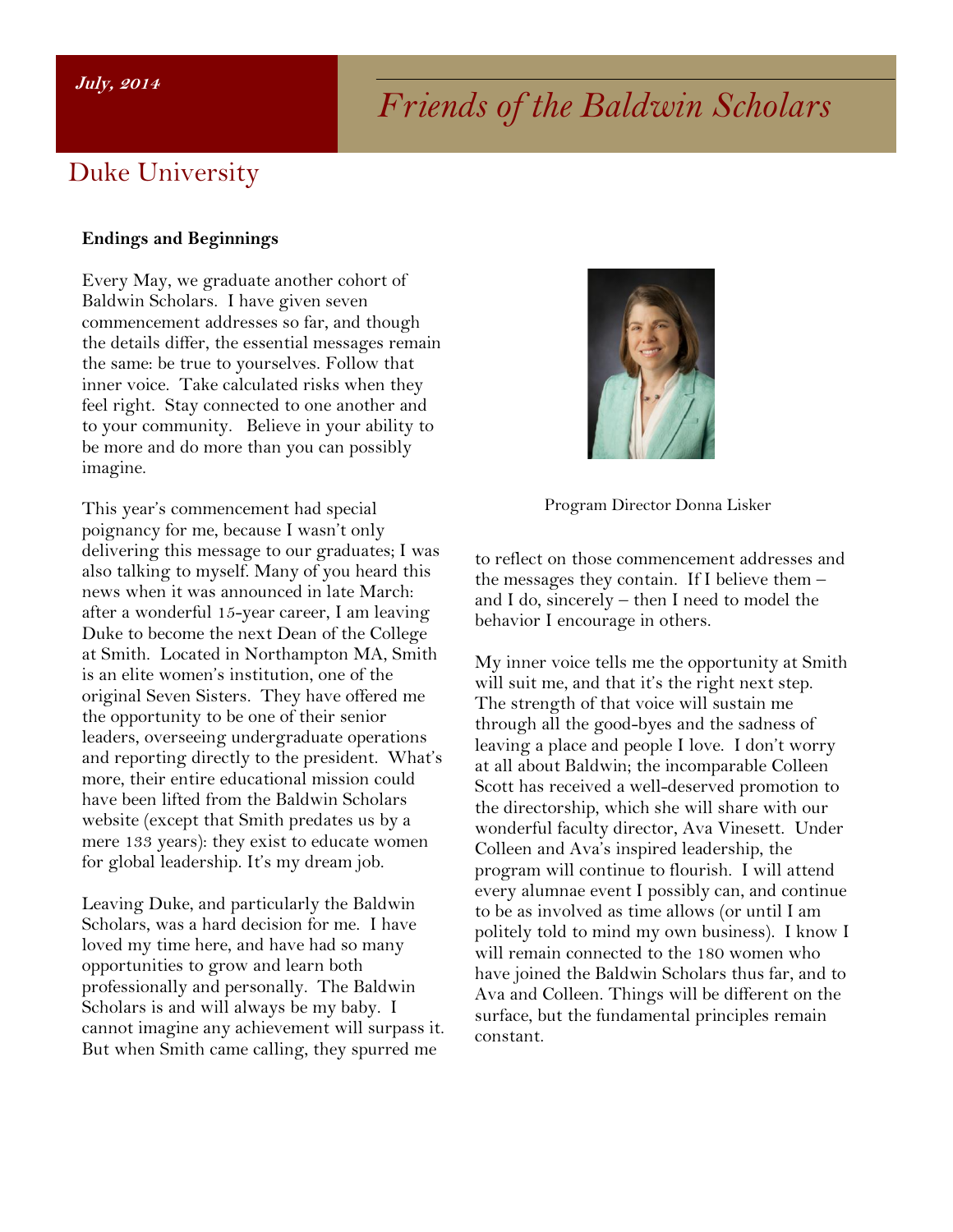As I move on from Duke, I want to express my sincere gratitude to all the young women who took the leap of faith to become Baldwins, to their parents who have supported them and the program, and to all the Duke alumnae who have given us money and advice and made connections for our graduates. You've been effusive in your encouragement and you have opened up the world for our Scholars. I'm also grateful to the faculty who have nurtured and encouraged them, and to the many staff members at Duke on whom we rely to run our program. First among them is Colleen, who will kill me if I say too much so I will limit myself to this: she is the reason for the program's success and its absolute backbone. I could not have asked for a better partner or friend.

I hope that I will stay in touch with many of you and see you when you pass through Massachusetts. My email is  $d\theta$  lisker (*a*) smith.edu. My best wishes to all of you for a wonderful summer.

Donna Lisker

#### *Important Gifts to the Baldwin Scholars Program*

We offer our sincere thanks to the following donors for their gifts to the program:

Chaele Arkfeld. Class of 2012 Baldwin Scholar Dr. Germaine Brewington, Baldwin parent Merri Estren, Class of 2009 Baldwin Scholar Freddie Mac Foundation (matching gift) Catherine Joseph, Class of 2012 Baldwin Scholar Dr. Emily Klein Dr. Sailiemanu Lilomaiava-Doktor and Dr. Robert Doktor, Baldwin parents Tricia McKitty, T'92, JD/LLM '95 Ahsha Merson, Class of 2009 Baldwin Scholar Dr. Jean O'Barr Swathi Padmanabhan, Class of 2010 Baldwin Scholar Peter Schwaller, E'89 Michelle Sohn, Class of 2011 Baldwin Scholar Peter and Rosamaria Stafford, Baldwin parents Dr. Judith Touchton, WC'62 Edward and Diane Wright, Baldwin parents

If you are interested in making a gift to the Baldwin Scholars, please contact Colleen Scott at colleen.scott@duke.edu or, when making a gift to Duke, stipulate that you want it to go to the Baldwin Scholars. Gifts can be targeted toward any area of the program.

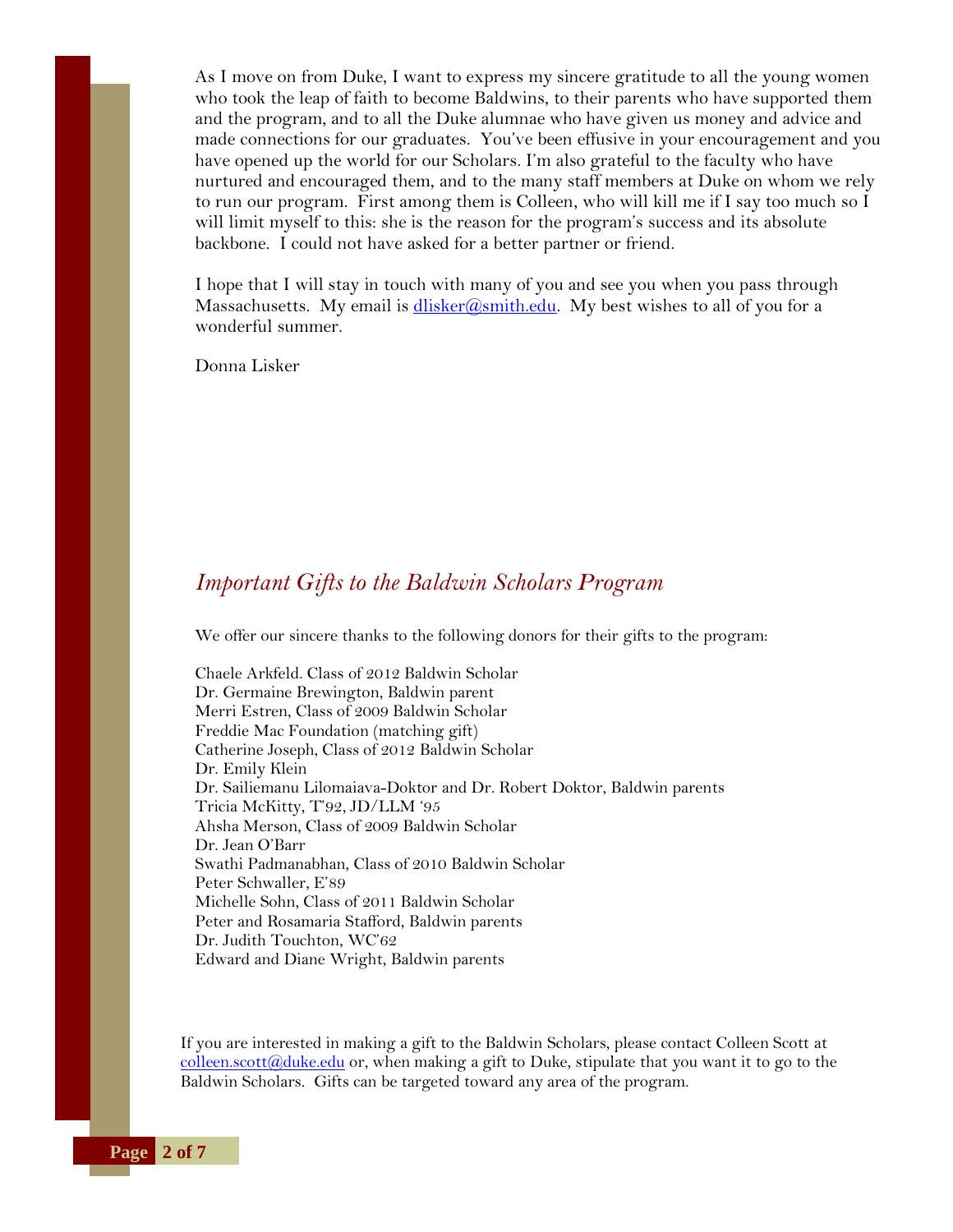## *Baldwin Intern Spotlight: Becky Bauer, Class of 2016*

I am spending this summer as an engineering intern at Tesla Motors in Palo Alto, CA. Tesla Motors, though a very well known electric vehicle company, is still considered fairly new; it was founded in 2003. Tesla may be new, but it is helping define an important category of vehicle technology and performance in the automotive industry. The young age of the company and the burgeoning applications of technology contribute to the "start-up" mindset that pervades the Tesla work environment. As an intern this summer, I have been privileged to take part in and experience first-hand the originality, innovation, and passion that the employees bring to the company.



As a member of the Driver Assistance and Autopilot Team, I spend my days

creating, simulating, and analyzing vehicle control under numerous scenarios. From my first day, everyone I encountered was welcoming, supportive, and eager to share their experience and knowledge. Tesla is made up of incredible people from all over the world whose knowledge and skills have been acquired from universities, honed at other companies, and reinforced by personal experiences. By interacting with and working closely with my team members, I have gained huge insights into vehicle dynamics and control theory, and have become much more skilled in data simulation and analysis.

It has been particularly gratifying to see how Tesla treats their interns with the respect and the expectations they have for full time employees. Interns are given important responsibilities and deadlines and are provided with full access to the technological resources they need. Working closely with employees on projects, interns are present in team meetings and are able to continuously present their work. This open environment encourages the flow of ideas, with innovation being a driving force behind the progression of all projects. Every person in the company, whether an employee or intern, is given the opportunity to share their fresh perspective and knowledge. This creates an exciting and efficient work environment that is conducive to quick progress.

It has also been amazing to get to know fellow interns. There is never a dull moment when spending time with peers who share common interests, a sense of curiosity, and eagerness to learn. Conversations over lunch have included topics like how to design our own quadcopter, how to control our apartments with microcontrollers, and how to 3D print a surfboard so we can go surfing on the weekend. It's been incredible to hear about the many different undergraduate experiences of people from all over the world and to learn about their plans for the future.

specific skills to a broader appreciation about how to efficiently run a company. Participating in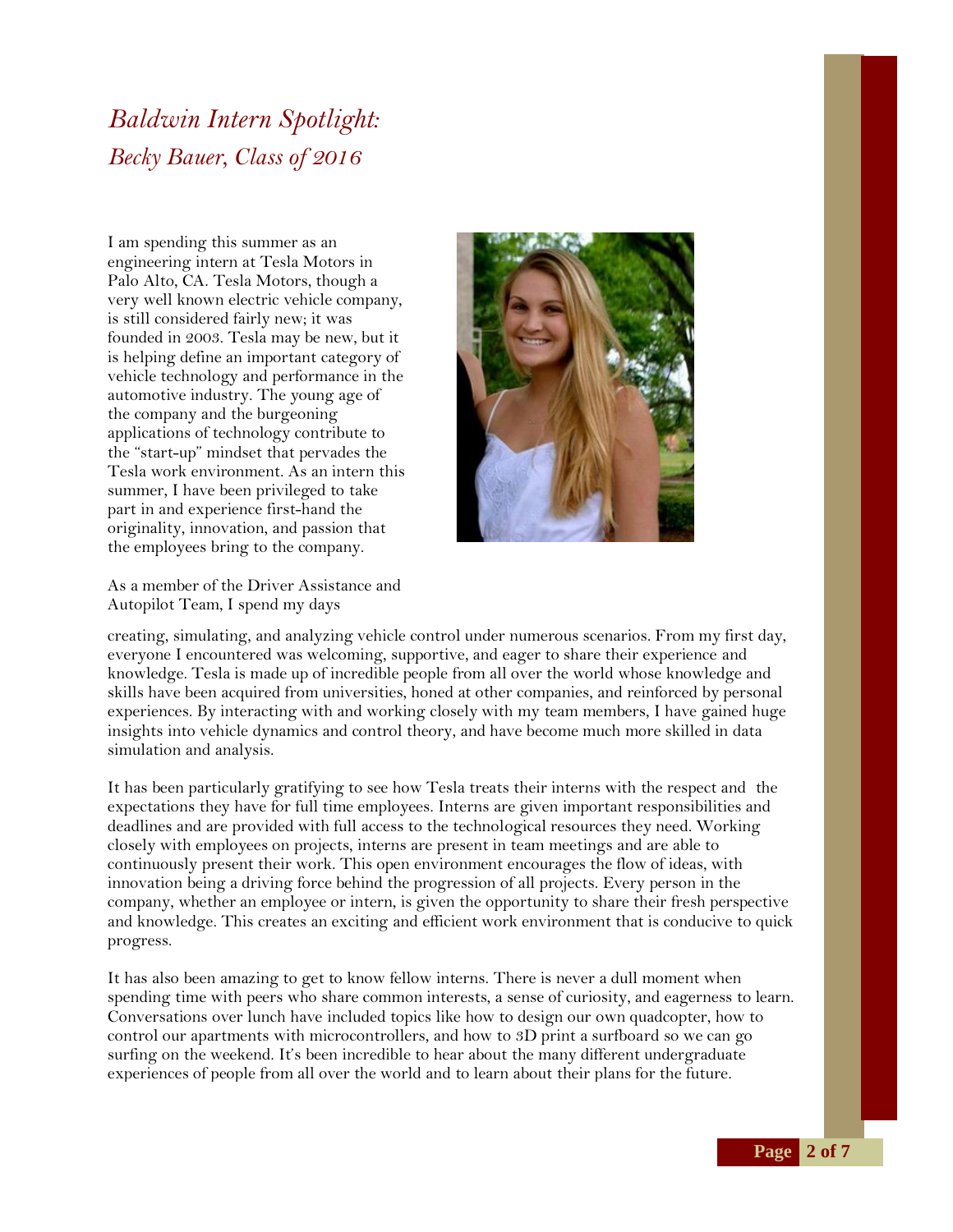### *Congratulations, Class of 2014!*

On May 9, we celebrated the Class of 2014 with a ceremony and celebration in the East Duke Building. We now have 122 young alumnae out in the world!

Commencement is the perfect term for this event as students bring their undergraduate experience to a close and prepare to open the next chapter of their lives, with a firm foundation provided by their families, Duke University, and the Baldwin Scholars program.

Several of our Scholars will start work at organizations including IBM, Teach for America, PolitiFact, The Parthenon Group, Microsoft, The McChrystal Group, Illinois Tool Works, and College Advising Corps. One has received a Hart Fellowship for environmental activism in Israel. Three will attend medical school. Others are still formalizing their next step.

This was a class of incredible academic and extracurricular achievement. We are very proud of all of them.





**Page 4 of 7**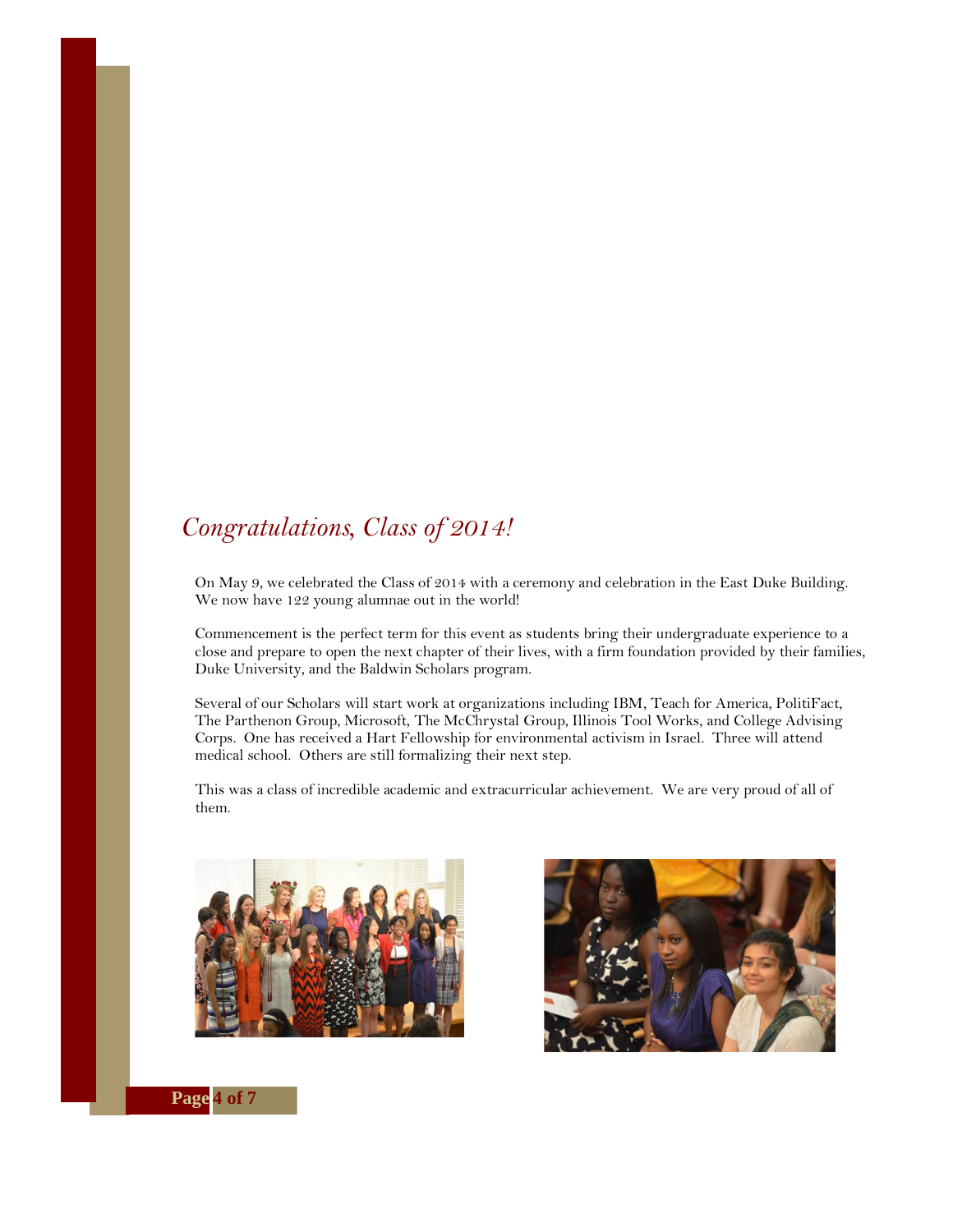### *Unsung Heroine Award*

The Unsung Heroine Award, given annually by the Baldwin Scholars, recognizes a woman who has demonstrated extraordinary dedication to issues that face women at Duke or in the larger community, but whose efforts have not received formal recognition. Nominees can be Duke undergraduate or graduate students, alumnae, faculty, staff, or retirees.

Four individuals were nominated this spring for the seventh annual award.

A small committee of Baldwin Scholars reviewed the nominations and selected a winner.

Senior Caroline Kiritsy was recognized for her work as an LGBTQ ally on her athletic team and on the executive board of the Athlete Ally organization.

The selection committee valued the way Caroline has prepared herself and others to stand up in the locker room or on the playing field to challenge injustice. She exemplifies the mission of the Baldwin Scholars and is truly an unsung heroine.



Caroline Kiritsy (center) with Baldwin Scholars Anna Koelsch (L) and Leilani Doktor (R).

#### *Father-Daughter Weekend*

In March, we were very fortunate to have 27 Baldwin Dads travel to campus for a weekend. Together with their daughters, they participated in meaningful conversations, learned more about the Baldwin program, and engaged in fun activities like African drumming, service at the Campus Farm, and a field trip to the Duke Lemur Center.

Dads were excited to have dedicated time with their daughters to build or strengthen their relationships.

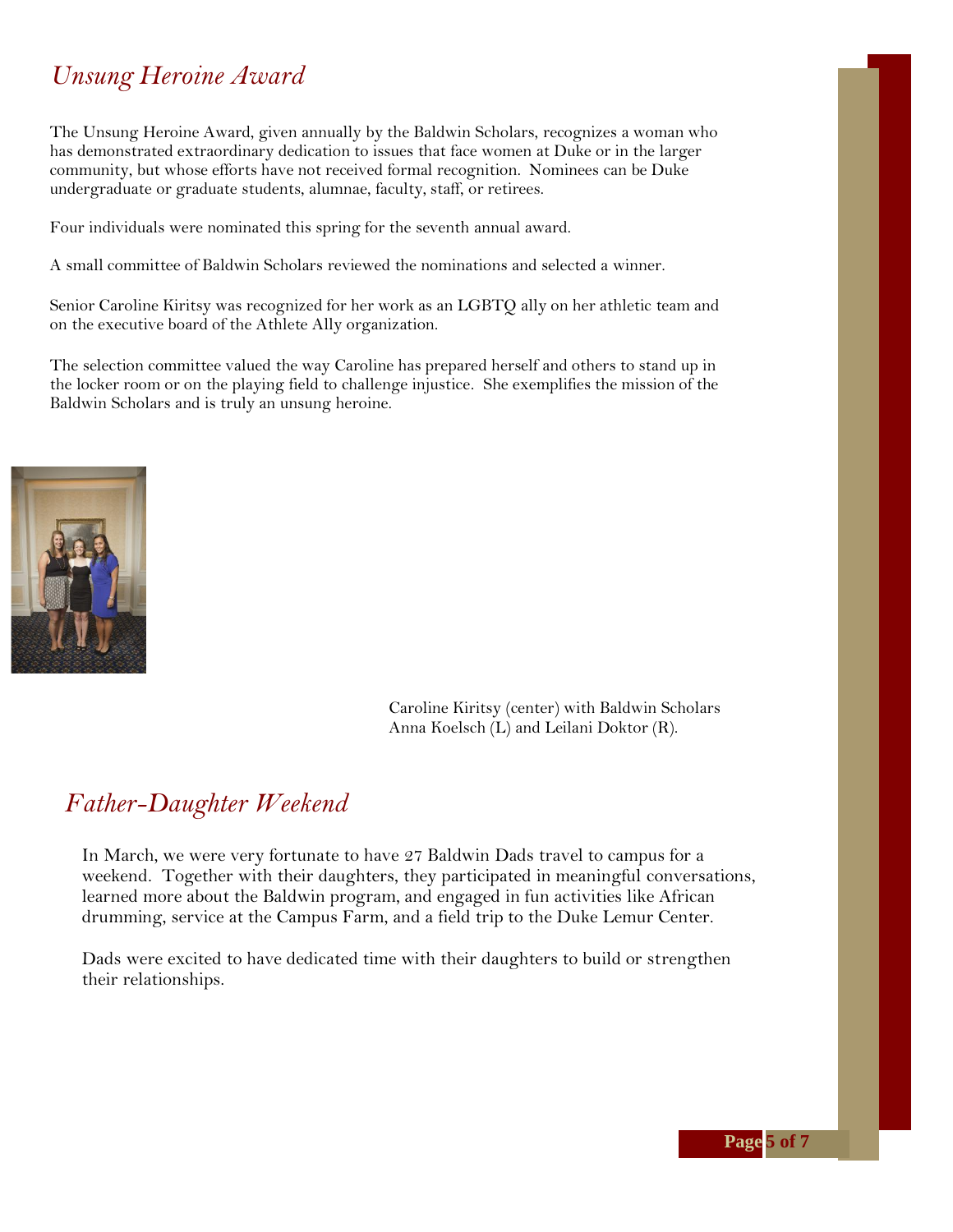











### *Reunion for the Class of 2009 Baldwins*

We challenged the Class of 2009 Baldwins to return for their 5-year reunion in greater numbers than the Class of 2008, a year earlier. They accepted and met the challenge with 13 of the 18 women attending the weekend events. We held a Friday evening Happy Hour and a Saturday morning panel discussion with the current Baldwins.